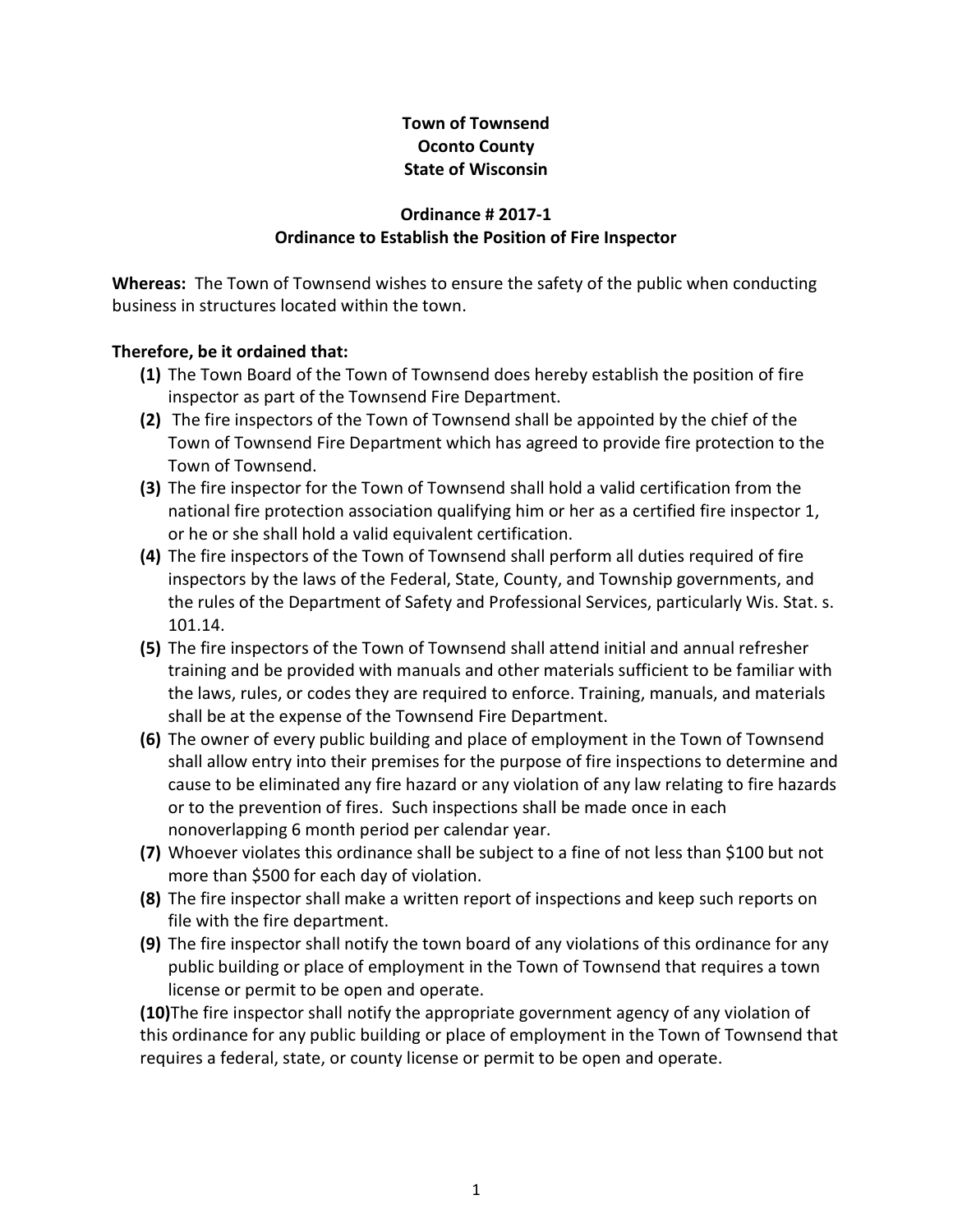This ordinance shall take effect upon passage and posting as provided by law.

\_\_\_\_\_\_\_\_\_\_\_\_\_\_\_\_\_\_\_\_\_\_\_\_\_\_\_\_\_\_ \_\_\_\_\_\_\_\_\_\_\_\_\_\_\_\_\_\_\_\_\_\_\_\_\_\_\_\_

 $\overline{\phantom{a}}$  , and the contract of the contract of the contract of the contract of the contract of the contract of the contract of the contract of the contract of the contract of the contract of the contract of the contrac

Adopted this \_\_\_\_\_ day of \_\_\_\_\_\_\_\_\_\_\_\_\_, 2017

Bruce F. Karow, Chairperson Carla Van Camp, Supervisor Town of Townsend Town of Townsend

Joanne Jones, Supervisor Town of Townsend

\_\_\_\_\_\_\_\_\_\_\_\_\_\_\_\_\_\_\_\_\_\_\_\_\_\_\_\_\_\_

Attest:

 Linda Adamczyk, Clerk Town of Townsend